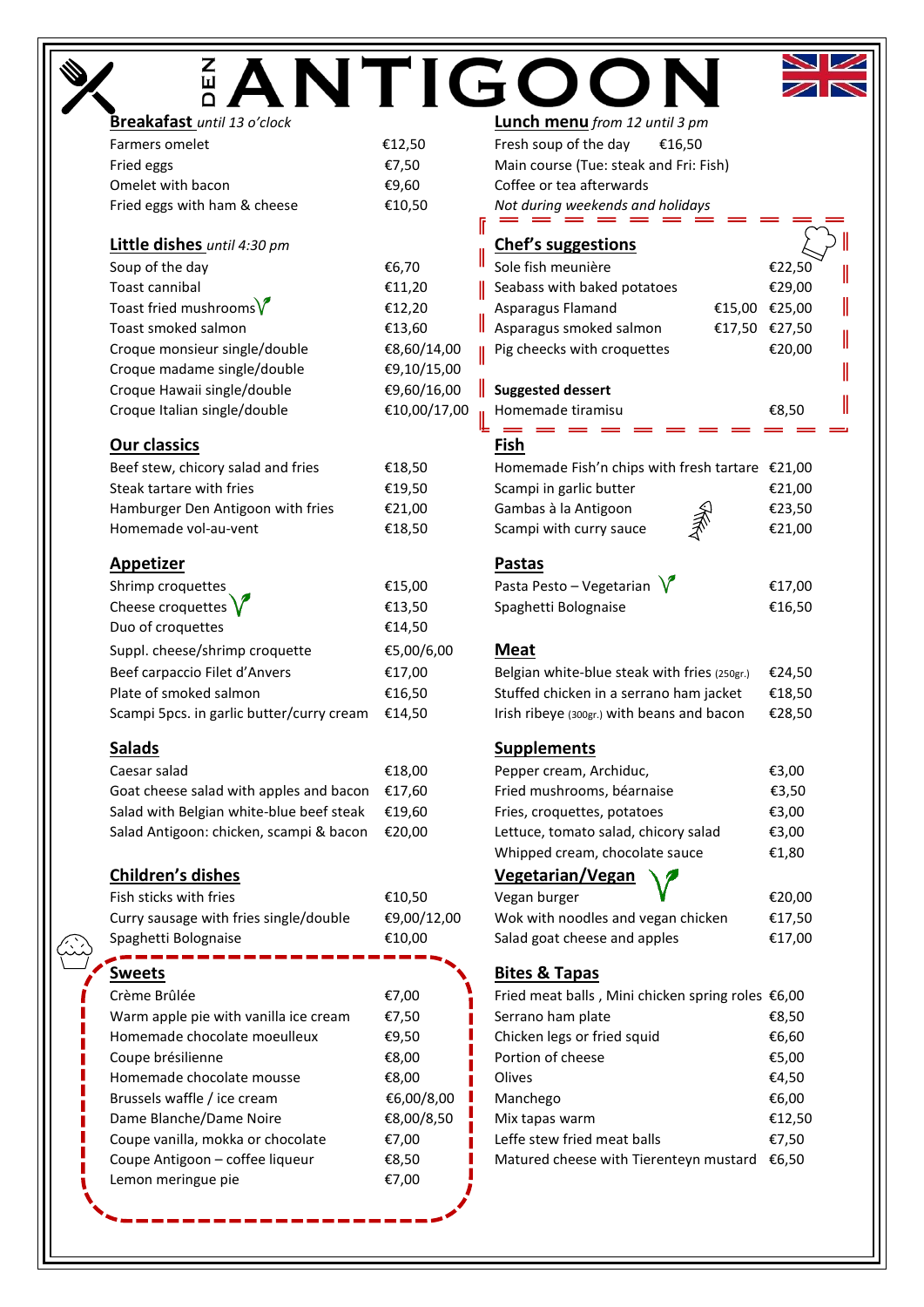

# **Beers**

| <b>Draft</b>                     |                   | <b>Specialty beer</b>                          |
|----------------------------------|-------------------|------------------------------------------------|
| Stella Artois (25cl, 33cl, 50cl) | €3,00/€3,70/€5,50 | Antigoon<br>€3.70                              |
| Bolleke De Koninck (25cl)        | €3,10             | a clear and golden blond beer with a cre       |
| Leffe blond (33cl)               | €4.20             | collar of very fine bells. It is full malt bee |
| Leffe dark (33cl)                | €4.20             | high fermentation                              |
| Tripel Karmeliet (33cl)          | €4.20             |                                                |

a clear and golden blond beer with a creamy collar of very fine bells. It is full malt beer of high fermentation

#### *Bottle Trappist*

| Vedett                 | €3.50 | Lefort Tripel                              | €4.50 | Wild io       | €4.00    | Westmalle triple | €4,20 |
|------------------------|-------|--------------------------------------------|-------|---------------|----------|------------------|-------|
| Omer                   | €4.20 | Triple D'Anvers                            | €4.20 | Seef          | €3.60    | Westmalle double | €4,20 |
| Duvel                  | €4.50 | Cornet                                     | €4.50 | Kwak Rouge    | €4.50    | Orval            | €4,60 |
| Duvel Triple hop €5,00 |       | Kwak Blond                                 | €4.50 |               |          | Chimay Blue      | €4,60 |
| Cherry Chouffe €4,20   |       | Kriek Belle-Vue €3,20                      |       | Alcohol free  |          | Chimay Triple    | €4,60 |
| La Chouffe             | €4.20 | Geuze Belle-Vue €3,50                      |       | Jupiler 0,0%  | € $3.10$ | Rochefort 8      | €4,60 |
|                        |       | Hoegaarden White€3,20 Hoegaarden Rosé€3,50 |       | Leffe $0.0\%$ | €4.00    | Rochefort 10     | €5,60 |

| Apertif 43 – cava met cuaranta y tres   | €8,00 | Cava MVSA Brut by the glass | €7,00  |
|-----------------------------------------|-------|-----------------------------|--------|
| Aperitif Den Antigoon                   | €8,60 | Cava MVSA Brut per bottle   | €31,50 |
| - jenever, Martini Bianco, orange juice |       | Cava MVSA Rosé by the glass | €8,00  |
| Aperol Spritz                           | €7,70 | Cava MVSA Rosé per bottle   | €34,00 |
| Kirr – based on white wine              | €6,20 |                             |        |
| Kirr Royal – based on cava              | €8,00 | Veuve Cliqout per 1/2bottle | €40,00 |
| <b>Vermouth Rosso</b>                   | €6,00 | Veuve Clicqout per bottle   | €75,00 |
| Martini Bianco / Martini Rosso          | €5,00 |                             |        |
| Porto white/ red                        | €5,00 |                             |        |
| Sherry Dry                              | €5,60 |                             |        |
| Gancia                                  | €5,60 | <b>Strong liquors</b>       |        |
| Pisang Ambon                            | €6,00 | Smirnoff Vodka              | €6,00  |
| Pineau de Charentes                     | €5,60 | Grey Goose                  | €9,00  |
| Campari                                 | €6,00 | Bacardi                     | €6,50  |
| <b>Dicard</b>                           | FE NN | Docardi Docorua             | 77 EN  |

### **Apero Bubbels**

| DUNNCIS                     |        |  |
|-----------------------------|--------|--|
| Cava MVSA Brut by the glass | €7,00  |  |
| Cava MVSA Brut per bottle   | €31,50 |  |
| Cava MVSA Rosé by the glass | €8,00  |  |
| Cava MVSA Rosé per bottle   | €34,00 |  |
|                             |        |  |
| Veuve Cligout per 1/2bottle | €40,00 |  |
| Veuve Clicgout per bottle   | €75,00 |  |
|                             |        |  |
|                             |        |  |
|                             |        |  |
| <b>Strong liquors</b>       |        |  |
|                             |        |  |
| Smirnoff Vodka              | €6.00  |  |

| <b>FISALIK AILINUIL</b> |                      | CU.UU | <b>JIIIIIIIUII VUUNA</b> | CU,UU |
|-------------------------|----------------------|-------|--------------------------|-------|
| Pineau de Charentes     | $\blacktriangledown$ | €5.60 | Grey Goose               | €9,00 |
| Campari                 |                      | €6.00 | Bacardi                  | €6,50 |
| Ricard                  |                      | €5.00 | Bacardi Reserva          | €7,50 |

# **Smile, there is gin! Gin** Suggestion tonic **Alcohol free aperitif** Gordon's €6,00 Fever tree Crodino €5,00 Bombay Sapphire  $\epsilon$ 7,50 Fever tree mediterranean Pacific Ricard  $\epsilon$ 4,50 Hendricks €10,50 Fever tree elderflower Funny Pisang €5,50 Copperhead €12,20 Fever tree mediterranean Copperhead NA €11,50 HAVN €13,70 Fever tree **Whisky After Dinner** Jack Daniels €7,50 Cuaranta y tres €5,50 Elixir D'Anvers €6,00 Jack Daniels Single barrel €9,00 Sambuca €5,50 Grand Marnier €6,90 Johnny Walker Red label €7,00 Limoncello €5,00 Calvados €6,90 Johnny Walker Black label €9,00 Baileys €6,60 Cognac VS €6,90 The Glenlivet 12y  $\epsilon$ 9,50 Cointrau  $\epsilon$ 6,60 Cognac VSOP  $\epsilon$ 9,00 Oban €9,90 Amaretto €6,60 Joung Bokma €6,60 Old Bokma €6,60 Lemon Apple €6,60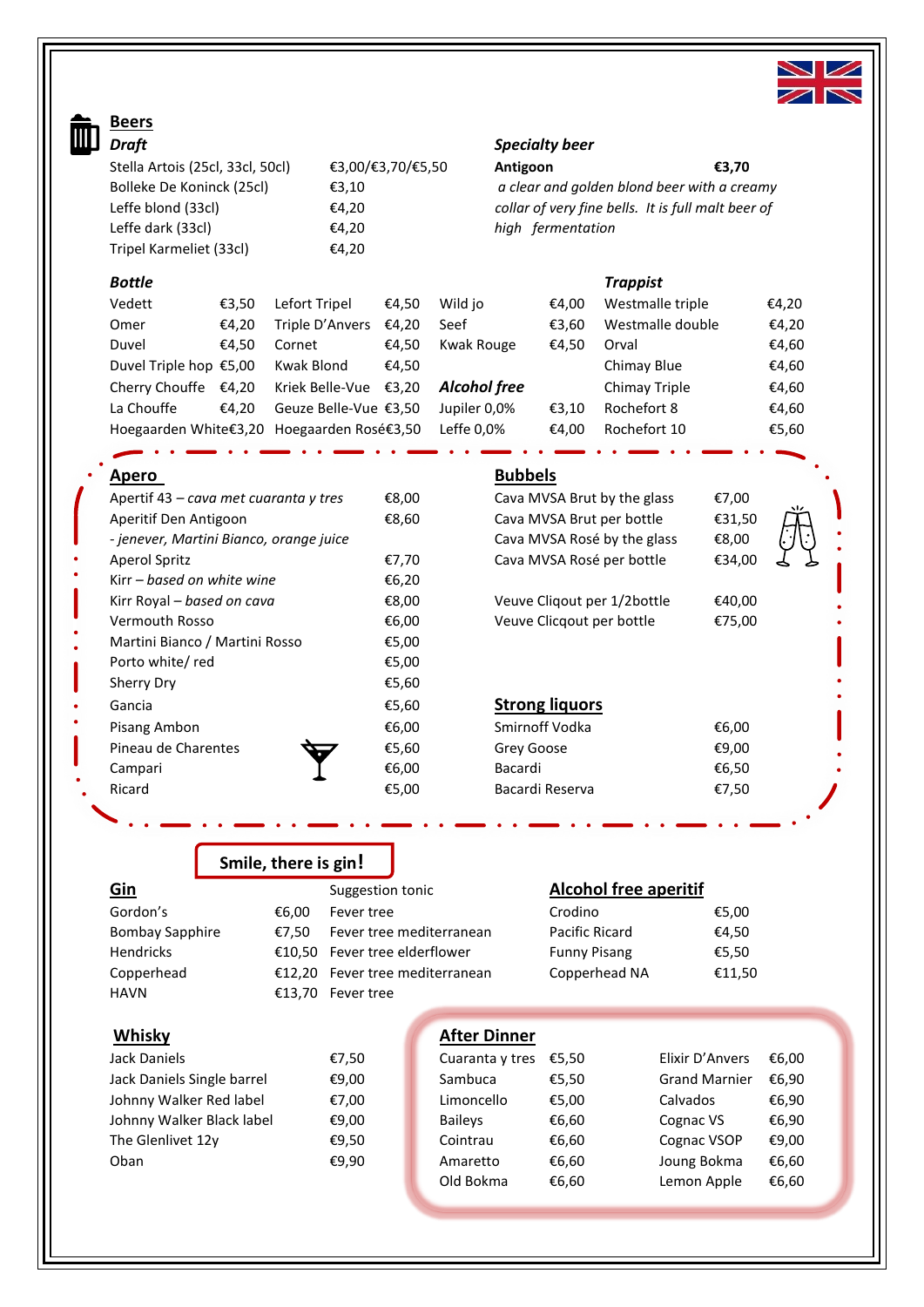

#### **Water Tonic**

| Chaudfontaine sparkling 25cl         | €3.00 | Nordic Mist tonic        | €3,30 |
|--------------------------------------|-------|--------------------------|-------|
| Chaudfontaine non-sparkling 25cl     | €3.00 | Fever tree               | €4,00 |
| Chaudfontaine lightly sparkling 50cl | €5.70 | Fever tree Clementine    | €4,00 |
| Chaudfontaine (non) sparkling 50cl   | €5.70 | Fever tree Mediterranean | €4,00 |

#### **Sodas**

| Coca-Cola/ light/ zero         | €3,10 | €3,10<br>Minute Maid organe                     |
|--------------------------------|-------|-------------------------------------------------|
| Sprite                         | €3,10 | Minute Maid apple<br>€3,10                      |
| Fanta Orange                   | €3,10 | €3,10<br>Minute Maid tomato                     |
| Appletiser                     | €3,50 | €3,10<br>Minute Maid grape fruit                |
| Nordic Mist Bitter lemon       | €3,30 | Freshly squeezed orange juice<br>€5,00          |
| Nordic Mist Ginger ale         | €3,30 | Appelaere appel juice<br>€4,00                  |
| Nordic Mist Agrumes            | €3,30 |                                                 |
| <b>Fuze Tea Sparkling</b>      | €3,30 | Special coffee                                  |
| <b>Fuze Tea Peach Hibiscus</b> | €3,30 | Bobonne ice special coffee<br>€8,50             |
| Fuze Tea Green Mango Chamomile | €3,30 | Coffee with 2 vanilla ice cream pralines,       |
| Cécémel                        | €3,30 | 1 coffee liqueur & 1 scoop of vanilla ice cream |
| Fristi                         | €3,30 | Mini special coffee<br>€6.50                    |
| PomTon (grapefruit with tonic) | €6,00 | Coffee with 2 vanilla ice cream pralines        |



*All our coffees are also available in deca*

| Caramel Macchiato      | €4.00 | Ice Caramel Macchiato      | €4,00 |
|------------------------|-------|----------------------------|-------|
| Ginger bread Macchiato | €4.00 | Ice ginger bread Macchiato | €4,00 |
| Hazelnut Macchiato     | €4.00 | Ice Hazelnut Macchiato     | €4,00 |

| English breakfast | €3,30 | Irish Coffee (Whisky)            | €8,50 |
|-------------------|-------|----------------------------------|-------|
| Earl grey         | €3,30 | Italian Coffee (Amaretto)        | €8,50 |
| Green Sencha      | €3,30 | French Coffee (Cognac)           | €8,50 |
| Lemon             | €3,30 | Antwerp Coffee (Elixir d'Anvers) | €8,50 |
| Forest fruits     | €3,30 | Baileys Coffee (Baileys)         | €8,50 |
| Chamomile & Linde | €3,30 | Orange Coffee (Grand Marnier)    | €8,50 |
| Mint              | €3,30 |                                  |       |
| Fresh mint        | €4.50 | Hot chocolate milk               |       |

| .                             |       |
|-------------------------------|-------|
| Nordic Mist tonic             | €3,30 |
| Fever tree                    | €4,00 |
| Fever tree Clementine         | €4,00 |
| Fever tree Mediterranean      | €4,00 |
| Fever tree Elderflower        | €4,00 |
| Fever tree Ginger Beer        | €4,00 |
| Fever tree Clementine         | €4,00 |
|                               |       |
| <b>Juices</b>                 |       |
| Minute Maid organe            | €3,10 |
| Minute Maid apple             | €3,10 |
| Minute Maid tomato            | €3,10 |
| Minute Maid grape fruit       | €3,10 |
| Freshly squeezed orange juice | €5,00 |
| Appelaere appel juice         | €4,00 |

## **Special coffee**

| Bobonne ice special coffee                      | €8,50 |
|-------------------------------------------------|-------|
| Coffee with 2 vanilla ice cream pralines,       |       |
| 1 coffee liqueur & 1 scoop of vanilla ice cream |       |
| Mini special coffee                             | €6,50 |
| Coffee with 2 vanilla ice cream pralines        |       |
|                                                 |       |

#### **Coffee**

| Espresso                  | €3,20 |
|---------------------------|-------|
| Espresso Macchiato        | €3,30 |
| Coffee                    | €3,20 |
| Coffee Americano          | €3,50 |
| Latte Macchiato           | €3.60 |
| Cappuccino                | €3,70 |
| Coffee with whipped cream | €3,80 |
| Double espresso           | €5,50 |
|                           |       |



| <b>Flavoured Latte Macchiato</b> |       | $\boldsymbol{o}^{\boldsymbol{0}}_{\boldsymbol{\infty}}$ | Ice Latte Macchiato        | €3.60 |
|----------------------------------|-------|---------------------------------------------------------|----------------------------|-------|
| Caramel Macchiato                | €4.00 |                                                         | Ice Caramel Macchiato      | €4.00 |
| Ginger bread Macchiato           | €4.00 |                                                         | Ice ginger bread Macchiato | €4.00 |
| Hazelnut Macchiato               | €4.00 |                                                         | Ice Hazelnut Macchiato     | €4.00 |

## **Tea time Spiced Coffee**

| Irish Coffee (Whisky)            | €8,50 |
|----------------------------------|-------|
| Italian Coffee (Amaretto)        | €8,50 |
| French Coffee (Cognac)           | €8,50 |
| Antwerp Coffee (Elixir d'Anvers) | €8.50 |
| Baileys Coffee (Baileys)         | €8,50 |
| Orange Coffee (Grand Marnier)    | €8,50 |

#### Hot chocolate milk

Our hot chocolate milk is served with  $\epsilon$ 4,50 Callebaut callets, so you can flavour it yourself

355